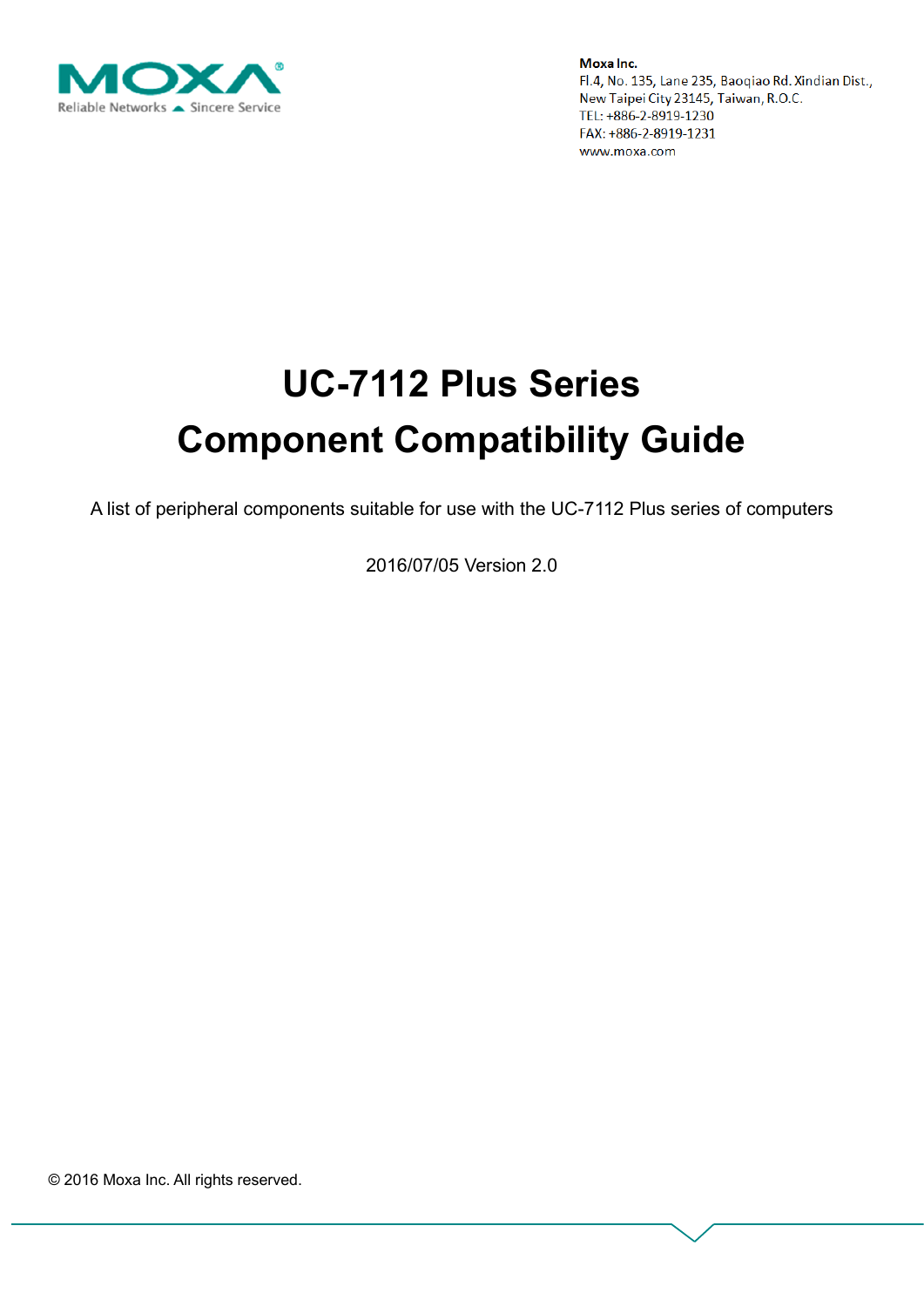

## **Copyright Notice**

©2016 Moxa Inc. All rights reserved.

## **Trademarks**

The MOXA logo is a registered trademark of Moxa Inc. All other trademarks or registered marks in this manual belong to their respective manufacturers.

## **Disclaimer**

Information in this document is subject to change without notice and does not represent a commitment on the part of Moxa.

Moxa provides this document as is, without warranty of any kind, either expressed or implied, including, but not limited to, its particular purpose. Moxa reserves the right to make improvements and/or changes to this manual, or to the products and/or the programs described in this manual, at any time.

Information provided in this manual is intended to be accurate and reliable. However, Moxa assumes no responsibility for its use, or for any infringements on the rights of third parties that may result from its use.

This document might contain unintentional technical or typographical errors. Changes are periodically made to the information herein to correct such errors, and these changes are incorporated into new editions of the publication.

# **Technical Support Contact Information**

#### **[www.moxa.com/support](http://www.moxa.com/support)**

#### **Moxa Americas**

Toll-free: 1-888-669-2872 Tel: +1-714-528-6777 Fax: +1-714-528-6778

#### **Moxa Europe**

Tel: +49-89-3 70 03 99-0

Fax: +49-89-3 70 03 99-99

#### **Moxa India**

Tel: +91-80-4172-9088 Fax: +91-80-4132-1045 **Moxa China (Shanghai office)** Toll-free: 800-820-5036 Tel: +86-21-5258-9955 Fax: +86-21-5258-5505

#### **Moxa Asia-Pacific**

Tel: +886-2-8919-1230 Fax: +886-2-8919-1231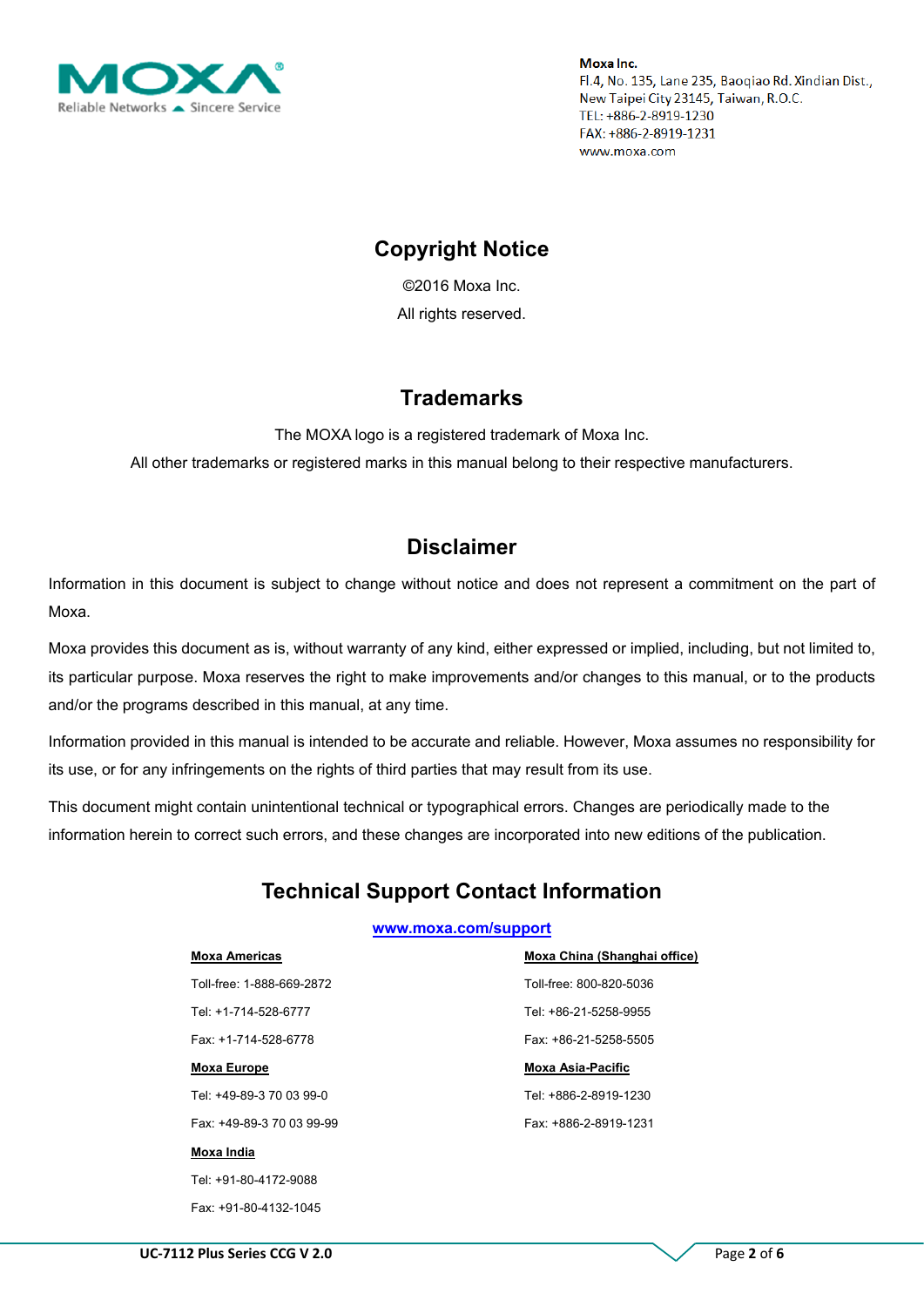

# **1. Introduction**

This document lists hardware components that are proven to provide the performance listed in the specification when used with the Moxa UC-7112 Plus series of embedded computers, or computers that share basic design features with the UC-7112 Plus series. Moxa computers come with multiple peripheral options and are engineered to work with components having different hardware specifications. This flexibility could sometimes lead to compatibility issues. When used with the UC-7112 Plus series of embedded computers, peripherals from one manufacturer may not work as well as the ones made by another manufacturer. Moxa provides this list of UC-7112 Plus series-compatible components, so that users can be certain of a reliable performance from the UC-7112 Plus series, when it is used with the components listed in this document.

# **2. Testing Methods**

To validate that a component meets the Moxa standards for quality and performance, the following five key compatibility tests are run:

- Ambient temperature burn-in
- Low temperature hard start
- Heat/humidity burn-in
- Cyclic high-low temperature burn-in
- Vibration test

## **Ambient Temperature Burn-In**

The component is mounted on to an UC-7112 Plus computer and put through a series of stress tests at an ambient temperature of around 25˚C, for a specified period of time. The duration of the test is determined based on the class of peripherals being tested.

## **Low Temperature Hard Start**

The component is mounted on to an unpowered UC-7112 Plus computer and then the system is booted up at an extremely low temperature. The designated low temperature value depends on the computer model being tested.

#### **Heat/Humidity Burn-In**

The component is mounted on to an UC-7112 Plus computer, placed in a temperature- and humidity-controlled enclosure, and then put through the burn-in test for a specified period of time. The temperature, humidity, and time targets vary depending on the specification of the computer model used in the test.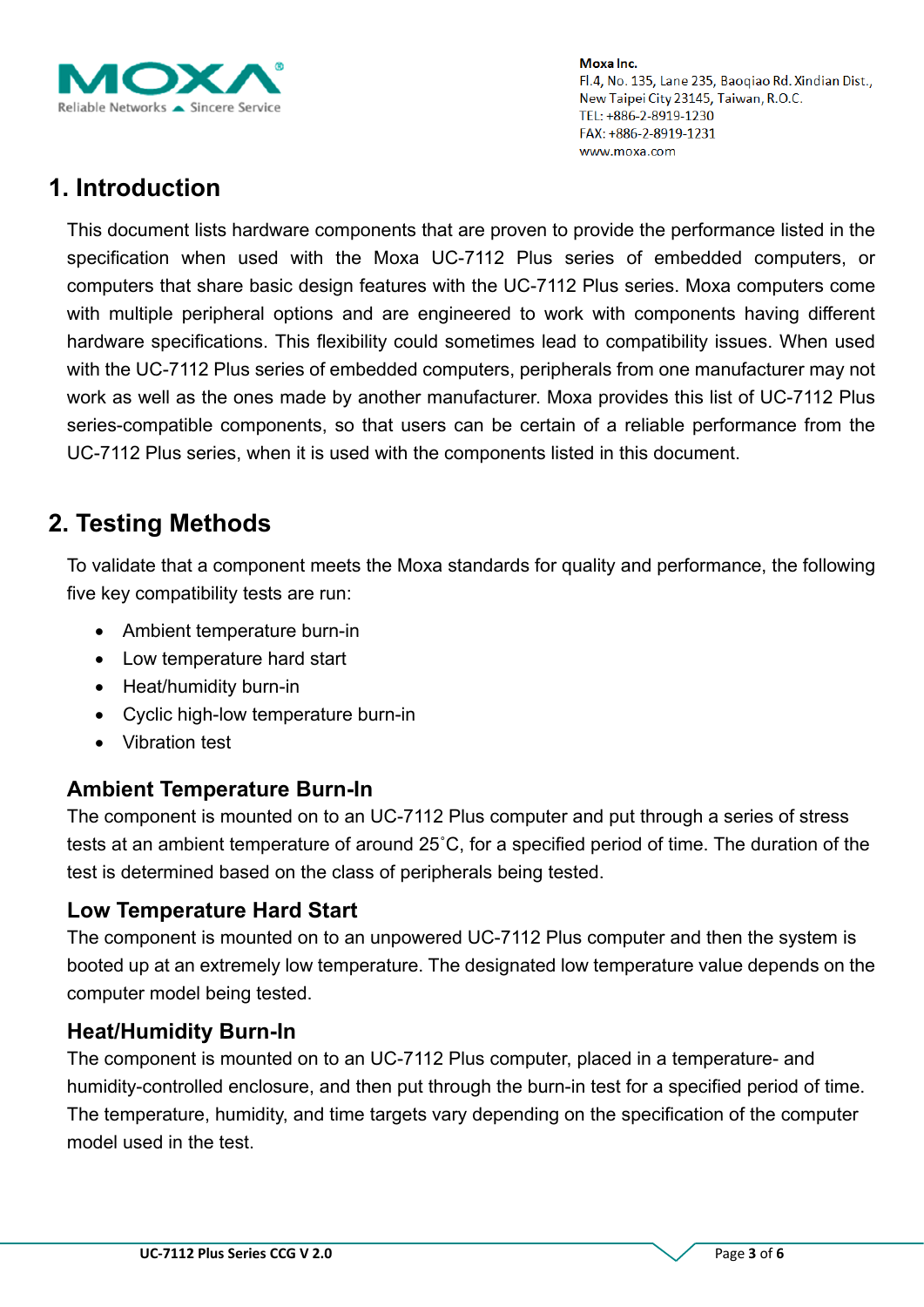

## **Cyclic High-Low Temperature Burn-In**

The component is mounted on to an UC-7112 Plus computer, placed in a temperature controlled enclosure, and then put through the burn-in test wherein the temperature is cyclically varied from very high to very low and back again, over a specified period of time. The target temperature range and the duration of the test can vary depending on the specification of the computer model used in the test.

## **Vibration Test**

The component is mounted on to an UC-7112 Plus computer that is bound inside an electromagnetic vibrator, and then put through random vibration tests along three orthogonal axes: longitudinal, transverse, and vertical. The vibration tests are compliant with the EN50155/IEC61373 vibration standards.

## **3. Storage Endurance**

Storage media, such as SSDs, CF cards, SD cards, Disk on Module, and Cfast, are composed of different electrical components. The main electrical components in these storage media, the NAND-flash memory and NAND-flash controller, impact the storage endurance and lifespan of the storage media.

## **NAND-Flash Memory Endurance**

NAND-flash memories have a limit on the number of times they can be programmed and erased (P/E). The P/E cycle as well as the erase count of a NAND-flash memory can be used to determine this limit. For example, an SLC (single-level cell) flash memory has a 60,000 P/E cycle, an MLC (multi-level cell) flash memory has a 3,000 P/E cycle, and TLC NAND flash memories have P/E cycle values up to 1,000. Each flash memory type has a different endurance level, which is why the storage lifespan is based on the flash memory type. Storage that uses SLC type flash memory could have the best endurance level compared with the MLC type storage. SLC storage usually comes with a 5-year OEM warranty (the actual warranty period depends on the original manufacturer). MLC storage only comes with a 1- to 3-year warranty. The major differences between SLC and MLC are: (a) The SLC NAND flash has a lifespan that is around 20 times that of an MLC, and (b) The price can differ by a factor of 4 to 5. The SLC type of storage is recommended for systems that are expected to have high reliability, and for applications that need to frequently write data to a storage medium.

## **Terabytes Written (TBW)**

TBW is the unit used to evaluate SSD endurance. In actual applications, storage is used for routine operations and data access. Therefore the physical P/E cycle is not appropriate for describing the total rewritable data capacity. The management efficiency of the storage controller also affects the

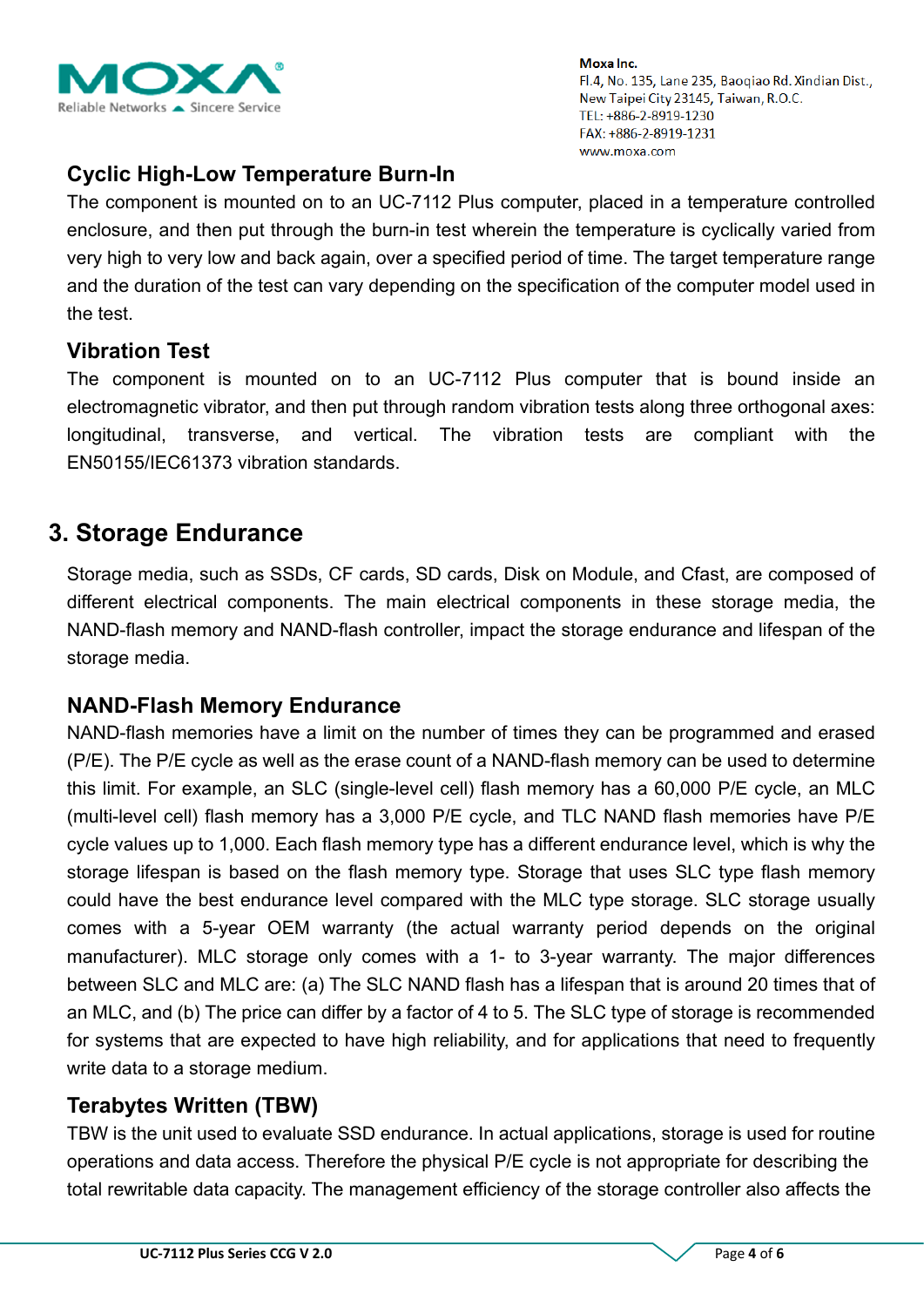

total rewritable data capacity result. For these reasons, Joint Electron Device Engineering Council (JEDEC) has defined a standard for SSD endurance evaluation called JESD218, which uses TBW to measure the endurance of the storage memory. By referring to this TBW value, users can easily estimate the storage specification and select a suitable storage for real-life use cases. For example, when routine operations need a maximum of 20 GB and the expected storage lifespan is 3 years, the total rewritable data demand would be 21.9 TBW (20 GB x 365 x 3). In this case, a storage that has more than 21.9 TBW will meet the requirement. We recommend selecting a storage media with a TBW that is greater than the calculated value.

# **4. Declaration for Liability Exclusion**

The specifications, warranty terms, and liability of items listed in this guide are the sole responsibility of the original manufacturers. Moxa does not take any responsibility in this regard. Please visit the manufacturers' official websites for up-to-date product information before purchasing the components.

# **5. Compatible Components**

Peripheral components that have been tested and found suitable for use with the UC-7112 Plus series of computers are listed in this section. The following table lists the Test Codes and their descriptions:

| <b>Test Code</b> | <b>Description</b>                                                          |  |  |  |  |  |
|------------------|-----------------------------------------------------------------------------|--|--|--|--|--|
| A                | The component has passed the ambient temperature verification test          |  |  |  |  |  |
| B                | The component has passed the low temperature verification test              |  |  |  |  |  |
| C                | The component has passed the heat/humidity verification test                |  |  |  |  |  |
| D                | The component has passed the cyclic high-low temperature verification test  |  |  |  |  |  |
|                  | The component has not been tested, but is similar to another component that |  |  |  |  |  |
| Е                | has been tested in terms of its material and design.                        |  |  |  |  |  |
|                  | The component has passed the vibration verification test                    |  |  |  |  |  |